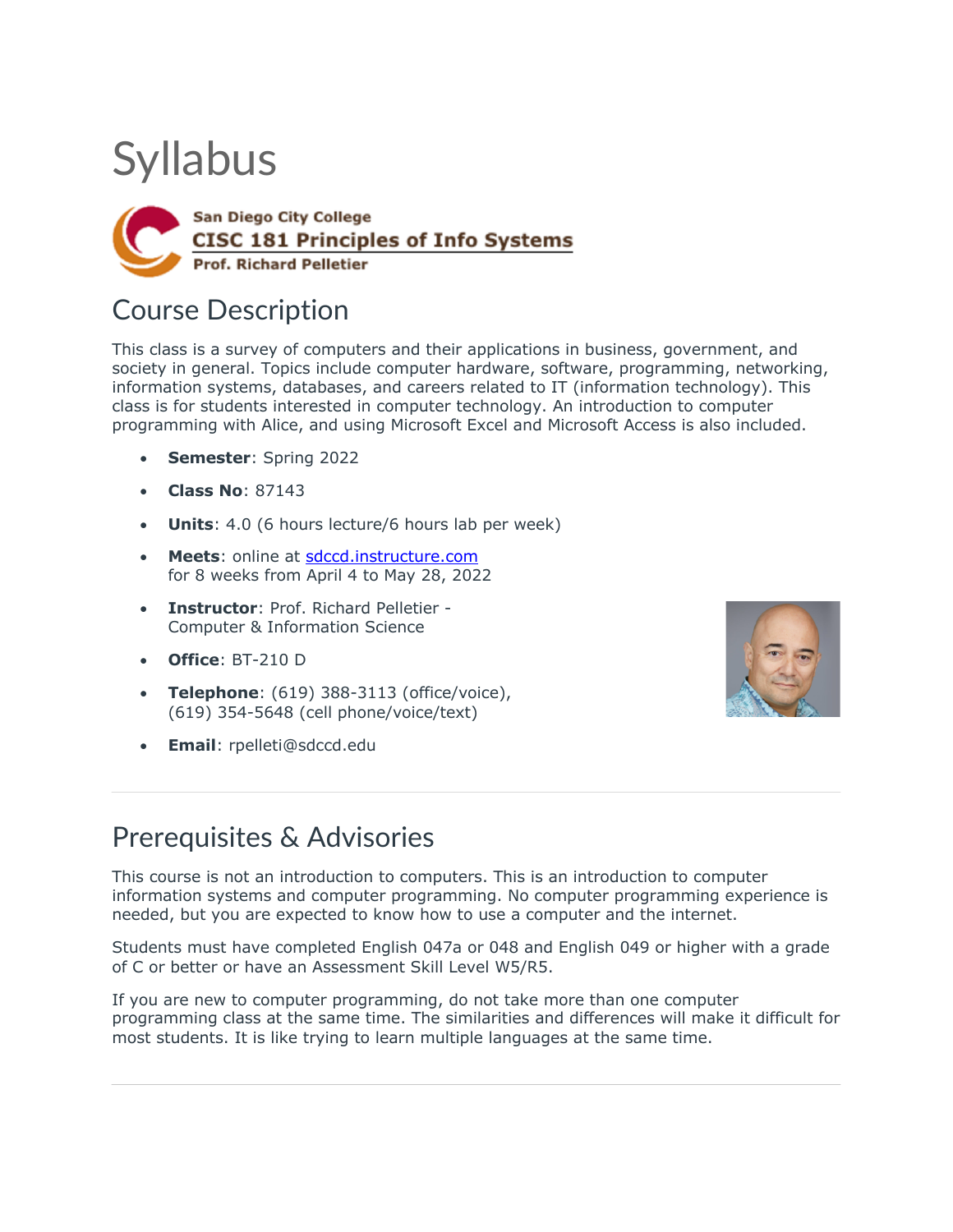# Student Learning Outcomes

- Describe the functions of computers, hardware, software, and usage of the internet.
- Examine the purpose and functions of spreadsheet and database software to independently analyze and develop projects.
- Create computer programs to experience how programs are written for business use.

### Course Content

#### **Information Systems**

- 1. Using Technology
- 2. Understanding Computers
- 3. Using the Internet and Web Resources
- 4. Application Software
- 5. System Software
- 6. Understanding Computer Hardware
- 7. Networking Computers
- 8. Digital Devices and Media
- 9. Securing Your Digital Life
- 10.Computer Programming
- 11. Databases and Information Systems
- 12. Networking and Security in Business
- 13. How the Internet Works

#### **Microsoft Excel**

- 1. Creating and Formatting a Worksheet
- 2. Performing Quantitative Analysis with Formulas and Functions
- 3. Depicting Data Visually with Charts
- 4. Managing Large Volumes of Data with Datasets and Tables
- 5. Summarizing and Analyzing Data with Subtotals, Pivot Tables, and Pivot Charts
- 6. What-If Analysis using Decision-Making Tools
- 7. Specialized Functions: Date, Logical, Lookup, Database, and Financial Functions

#### **Microsoft Access**

- 1. Understand database fundamentals and know when to use Microsoft Excel or Access.
- 2. Create, use, edit, and update a database.
- 3. Sort data in a database.
- 4. Create, use, edit, and update a query to a database.
- 5. Create expressions for calculated fields in a database or query.



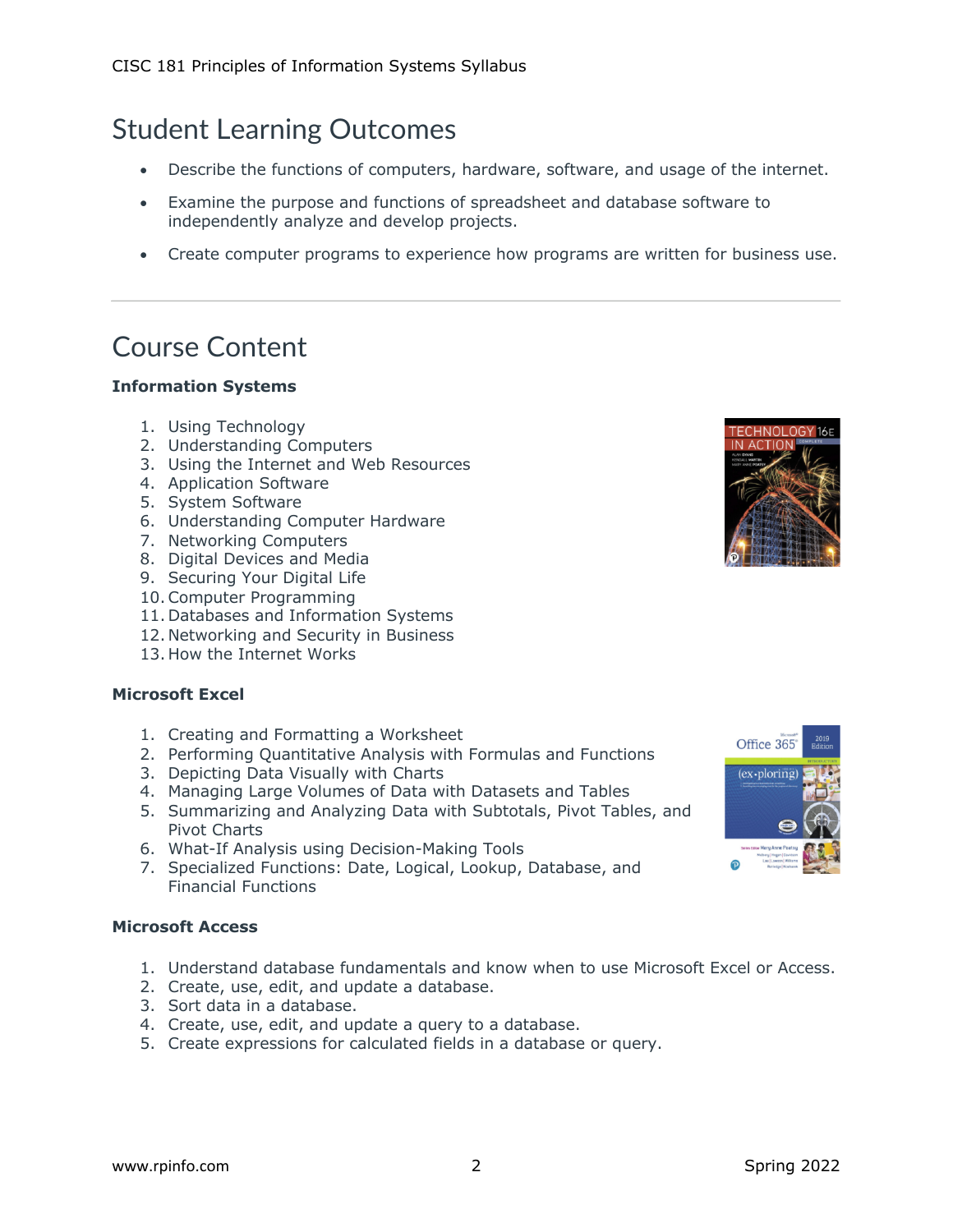#### **Alice Programming**

- 1. Introduction to Alice and Objects
- 2. Programming in Alice
- 3. Variables, Functions, Math, and Strings
- 4. Decision Structures
- 5. Repetition Structures
- 6. Methods, Functions, and More About Variables
- 7. Events

# Required Course Materials

For this class you will need the following:

- Textbook
- Software
	- o Microsoft 365 with MS Excel and MS Access
	- o Alice 2
- Internet



#### **Textbook**

For this class we will be using three textbooks:

- **Technology in Action**, 16th Edition
- **Exploring Office 365**, 2019 Edition
- **Getting Started with Alice**

All three textbooks are available in one package as eTexts in **MyITLab** (aka *MyLab IT*). We will be using MyITLab for our textbooks, exercises, assignments, and quizzes. On the first day of class, I will show you how you can get MyITLab free for 14 days. After that, if you want to continue in this class, you will have to buy an access code from the City College Bookstore (www.bookstore.sdccd.edu/city) or through the publisher, Pearson.

If you get your access code from the college bookstore, note that they cannot send it by email and you will have to wait for a physical card to come in the mail before you can use it.

It is not possible to buy a used version of MyITLab, nor is is possible to share one copy--you must have your own access to MyITLab.

#### Software

You will need a **Windows PC** with **Microsoft 365** (aka *Microsoft Office*) for this class. We will be using **Microsoft Excel** and **Microsoft Access** from Microsoft 365. I recommend using a computer that runs on *Microsoft Windows 10*, but you will be able to use older Windows versions if it can run Microsoft Office 2019 or higher. If you don't already have Microsoft 365 or Microsoft Office, you can purchase a version with a student discount through CollegeBuys.org.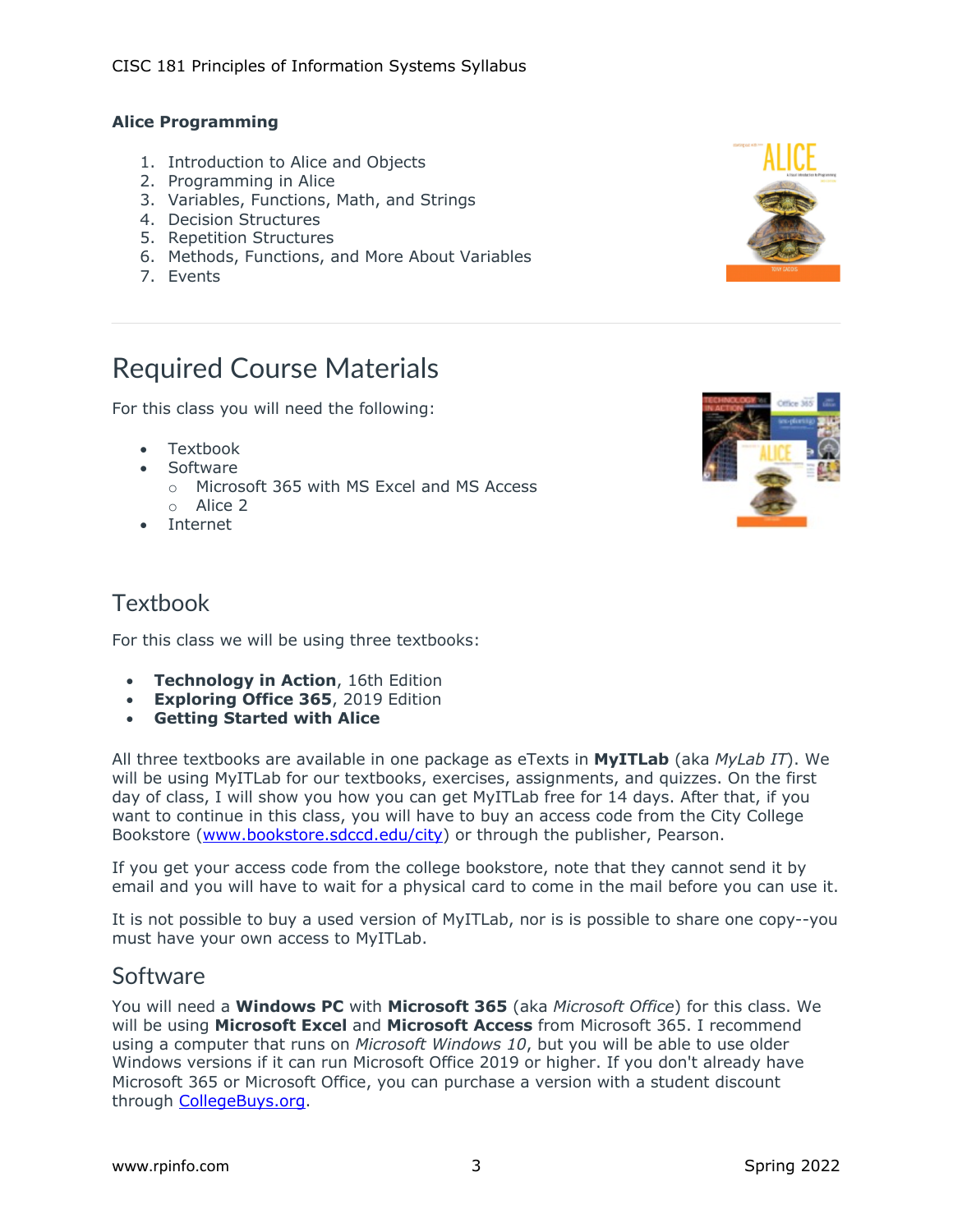If you do not have a Windows PC, you will have difficulty completing the final three assignments in Microsoft Access. Microsoft Access only works on Windows PCs.

We will be using **Alice 2** to do programming assignments. Alice is available free to students through **Alice.org**.

#### Internet

This should go without saying, but when you enroll in an online class, you will need reliable access to the internet. Slow, unreliable internet will affect your grade because most of the assignments are online. If your internet is slow or unreliable, you may have to redo your exercise, quiz, or assignment.

# Class Format

CISC 181 is a 4 unit course that normally meets 3 hours per week for lecture and 3 hours per week for lab for 16 weeks, but this class is in an 8 week session, so we must cover twice as many hours per week. We will use Canvas to take this class online. You will need access to the internet to use Canvas.

We will be using MyITLab for our class. Our version of MyITLab has three textbooks:

- 1. Information Systems: **Technology in Action**
- 2. Microsoft Office: **Exploring Microsoft Office 365**
- 3. Computer Programming: **Starting Out with Alice**

Each week we will be reading at least two chapters in each of the textbooks, do a number of exercises, quizzes, and assignments.

Each week I will post the assignments on **Monday** and everything will be due by 11:45 PM on **Saturday**.

I do not assign anything on Sunday, but you may read ahead and prepare for Monday's lesson on that day if you like.

### Communications

Each week I will post a new lesson on the Home page and a message in Canvas Inbox. From time-to-time it may be necessary for me to let you know of changes or updates to the class materials, so check your Canvas Inbox messages every time you log in to Canvas.

Student-Teacher confidentiality is important to me. I will only discuss your grades with you in Canvas Inbox. Because I have no way of identifying you through your email, if you contact me by email, I will ask you to contact me through Canvas Inbox.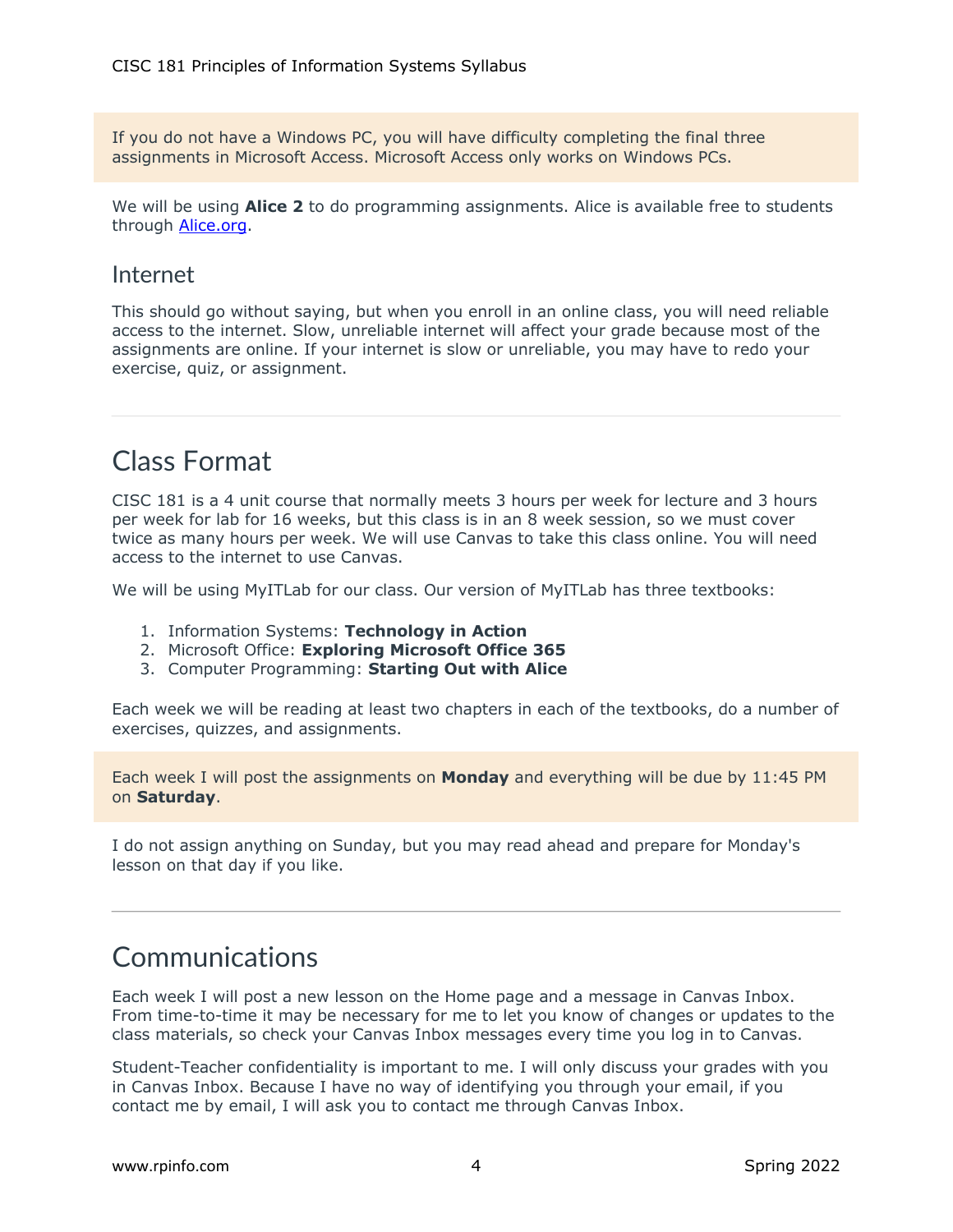### **Attendance**

Attendance will be recorded by completing assignments and tests. According to district policy, you must not be absent for more than 12 percent of the total class hours which comes to around one week. If you stop doing assignments or tests for 2 weeks or more, I will have to drop you from class for non-attendance.

For federal financial aid, including VA benefits, it is important that you continue to make academic progress. To show that you are making academic progress, you must do the assignments and tests. If you do not make academic progress for 22 days, you will be dropped from the class.

If you plan to drop this class, do so officially. It is your responsibility to drop yourself from classes before the deadlines. If you stop attending class without officially dropping yourself from the class, you may find an F grade on your student record which may affect your financial aid, graduation, or transfer plans.

### Grading

Everything in this class will fall into one of the following categories:

- **Exercises** *Exercises, Check Your Understanding,* and *Simulations*
- **Assignments** *Grader Projects* and *Alice Programming*
- **Tests** *End of Chapter Quizzes*

Each item will have a score based on the earned points divided by the total possible points x 100 then weighted by the following percentages:

- **Exercises** 20 percent
- **Assignments** 40 percent
- **Tests** 40 Percent

The final score will be a number on a 100 point scale and translated to a letter grade as follows:

| Score                                                    | Letter Grade       |  |
|----------------------------------------------------------|--------------------|--|
| 100 to 90<br>89 to 80<br>79 to 70<br>69 to 60<br>59 to 0 | А<br>в<br>C<br>נ ו |  |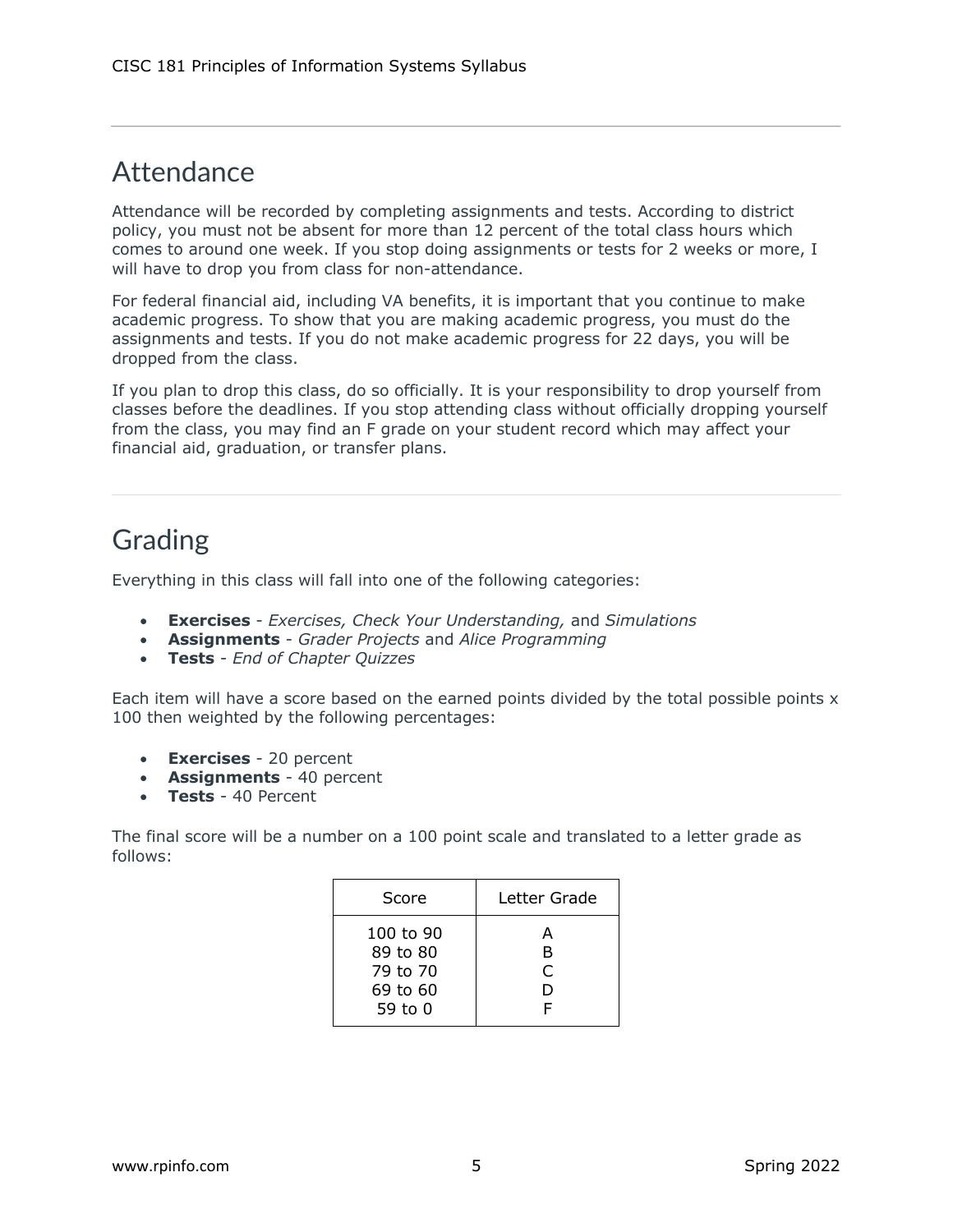Canvas only records the scores for each item that you complete. It does not calculate your grade in this class--I have to do that at the end of the semester.

If you have any questions about your scores or grade, contact me through Canvas Inbox.

#### Important Notes

#### **Responsibility to Add, Drop, or Withdraw**

It is your responsibility to add, drop, or withdraw from classes before the deadlines stated in the class schedule. Petitions to add, drop, or withdraw after the deadline will not be approved without proof of circumstances beyond the student's control which made the student unable to meet the deadline. Lack of money to pay fees is not considered an extenuating circumstance. Students anticipating difficulty in paying fees before the add deadline should check with the Financial Aid Office about sources of funds or other alternatives for which they may be eligible.

#### **Classroom Behavior & Student Code of Conduct**

Students are expected to respect and obey standards of student conduct while in class or on the campus. The Student Code of Conduct, Disciplinary Procedure, and Student Due Process (policy 3100 and procedure 3100.2) can be found in the college catalog, student handbook, and the Office of the Dean of Student Affairs. Charges of misconduct and disciplinary sanctions may be imposed upon students who violate these standards of conduct or provisions of college regulations.

#### **Academic Integrity**

This class will be conducted in accordance with the college Student Code of Conduct and basic standards of academic honesty. Cheating, plagiarism, or other forms of academic dishonesty are not acceptable and will not be tolerated. Violations of standards of academic honesty will be reported to the college disciplinary office for appropriate action.

#### **Accommodation of Disability**

Students with disabilities who may need academic accommodations should discuss options with me sometime during the first two weeks of class.

I have made every effort to make this course accessible to all students, including students with disabilities. If you encounter a problem accessing anything in this course, please contact me immediately. Students with disabilities should email me and contact the college's Disabled Students Programs and Services (DSPS) office.